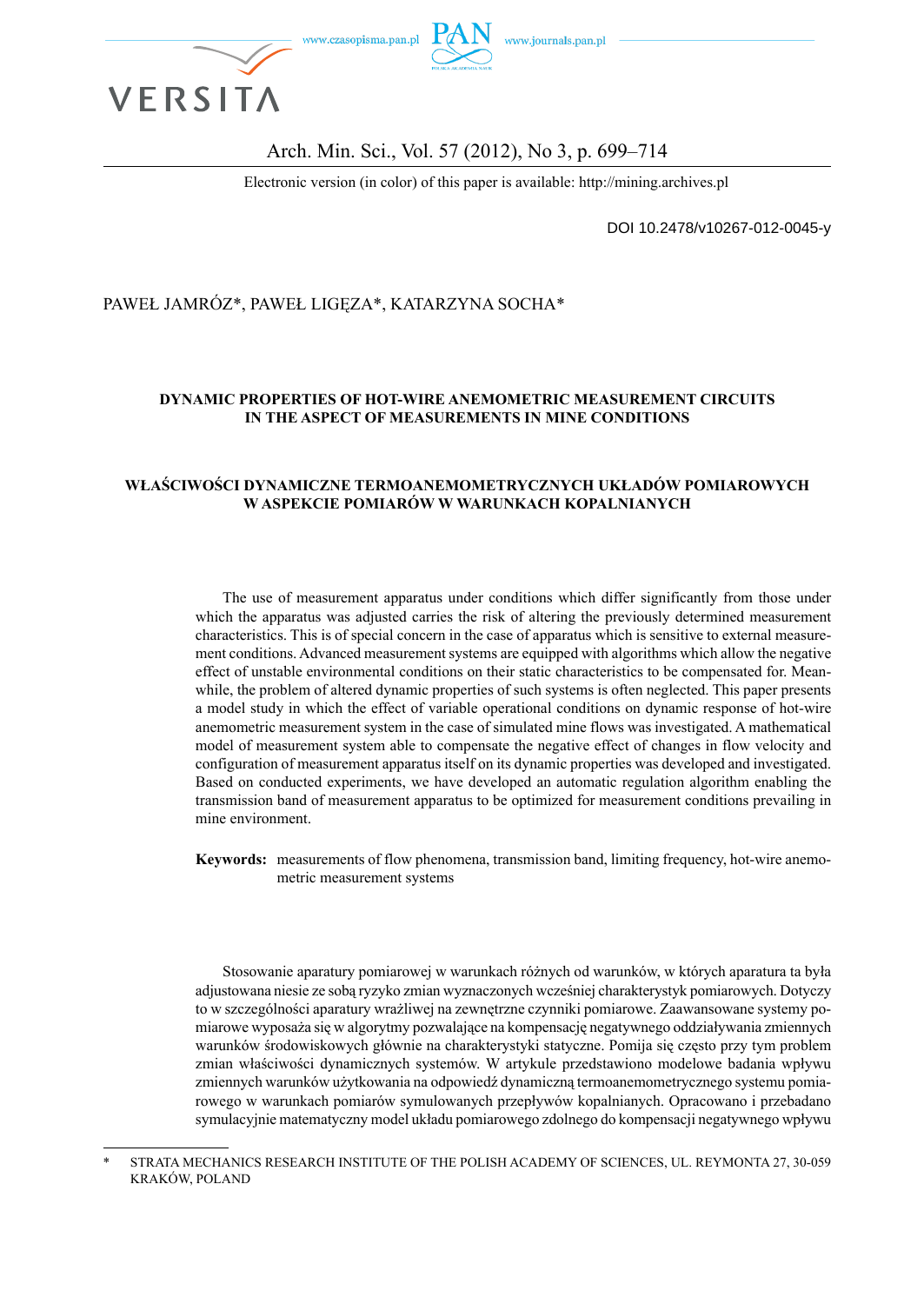

zmian prędkości przepływu oraz konfiguracji aparatury pomiarowej na jej właściwości dynamiczne. Na podstawie przeprowadzonych badań stworzono algorytm automatycznej regulacji pozwalający na optymalizację pasma przenoszenia aparatury pomiarowej w warunkach pomiarów w środowisku kopalnianym.

**Słowa kluczowe:** pomiary zjawisk przepływowych, pasmo przenoszenia, częstotliwość graniczna, termoanemometryczne układy pomiarowe

# **1. Introduction**

Recently, the development of hot-wire anemometric measurement methods enabled their use not only under precisely specified laboratory conditions, but also in measurement systems which operate in significantly diversified measurement environments. An example of such application is given by measurements performed in mines, where the hot-wire anemometric methods are used to perform measurements of flow velocity profiles in mine galleries (Krawczyk et al., 2011). Among other things, such measurements enable the verification of models of mine ventilation systems with ever-increasing complexity, which for example give consideration to micro-scale phenomena related to measurements of flow turbulence phenomena occurring in near-wall layer (Ligęza et al., 2009).



Fig. 1. Hot-wire anemometric measurements of ventilation in mine conditions

The turbulence is defined as a phenomenon which is random in time and space, and for which the formula determining its value in any given time instant is not possible to be written. Only the probability of occurrence of individual values may be determined for such signal. The analysis of turbulence as a random signal, all characteristic physical quantities of which are of variability random in time and space is based mainly on Reynolds hypothesis. According to this hypothesis, the fluid movement can be treated as a superposition of average and fluctuation movement (Elsner & Drobniak, 1995). Such an analysis is possible only on the basis of empirical results, which may be obtained with the use of hot-wire anemometers. During measurements with the use of hot-wire anemometric measurement systems, problems related to change of dynamic characteristic of hot-wire anemometric systems are often encountered. Their limiting frequency depends on configuration of electronic measurement systems and the environment in which they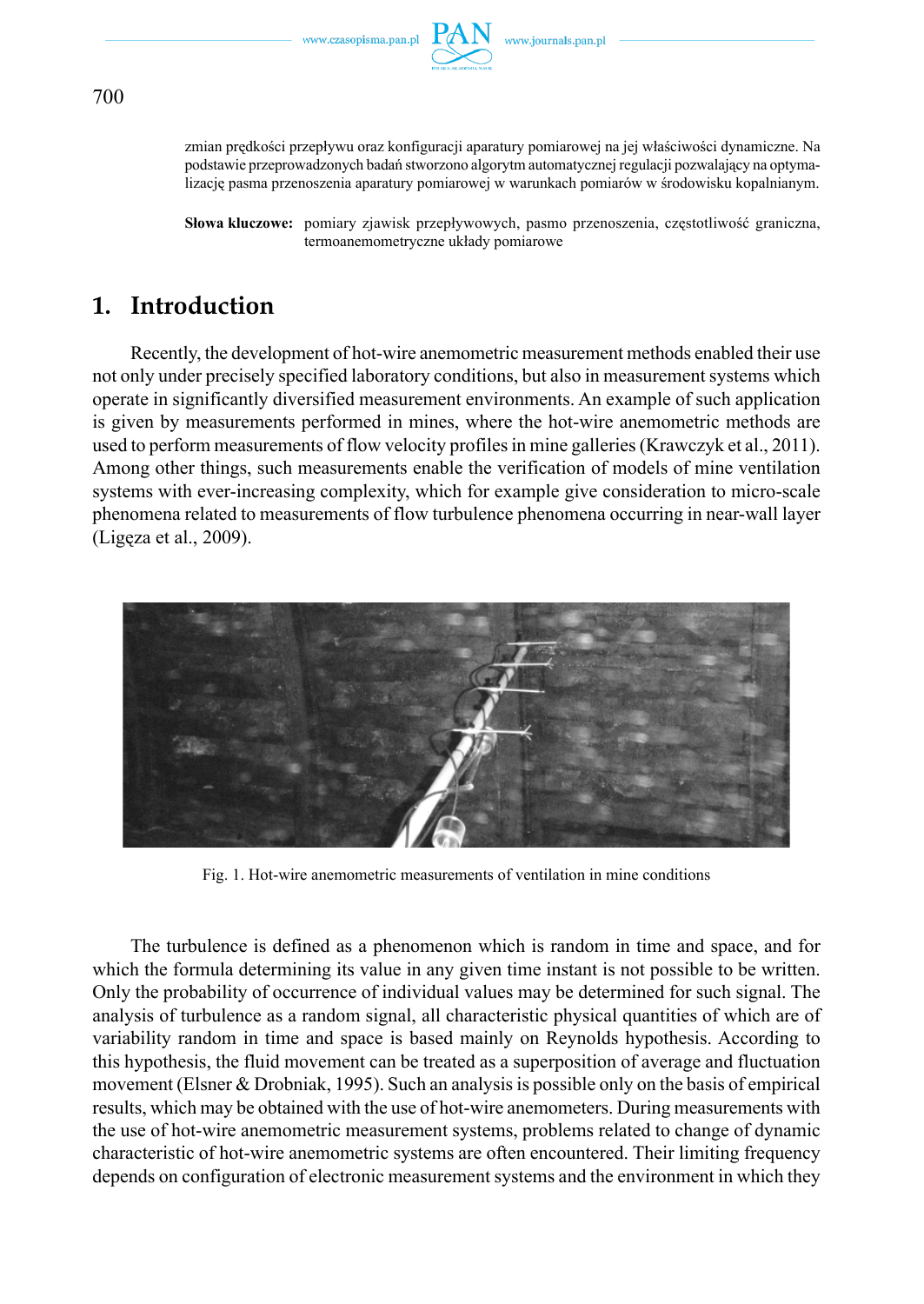

are being utilized (Watmuff, 1995; Khoo, 1998; Chew et al., 1998; Li, 2005). This comprises one of current scientific problems the solution of which will allow for measurements of random phenomena in turbulent flows to be realized using apparatuses with known metrological properties. It will especially facilitate precise and reliable analysis of measurement results.

## **2. Dynamic properties of hot-wire anemometric measurement systems**

Dynamic response of a hot-wire anemometer is related to its voltage or current response to changing velocity and temperature of flowing medium in which the sensor is placed. In order to perform precise determination of such response it would however be necessary to generate the periodically changing velocity field. Nevertheless, with respect to the impossibility of generating such harmonically precisely specified variable fields of flow velocity, such experiments are rather impossible to be performed. Due to this reason, investigations of dynamics of hot-wire anemometric systems are performed with the use of a generator of periodically changing current signal (rectangular wave) incorporated into a hot-wire anemometric circuit. It simulates a step change of velocity generating a specified voltage response which may allows to determine the dynamic properties of the system.

For given measurement conditions and given configuration of the hot-wire anemometer, control parameters of measurement system may be adjusted in a way, such that the response of the system to rectangular signal was fifteen percent undershoot. For such settings, the time  $\Delta t$  is specified as the time at which the system's response reaches 3% of its maximum value. Figure 2 presents the proper response of the hot-wire anemometer obtained with the frequency test, based on which the transmission band of the whole system  $f_c$  may be assessed according to relationship 1 (Freymuth, 1977).

$$
f_c = \frac{1}{1.3 \cdot \Delta t} \tag{1}
$$



Fig. 2. Dynamic characteristic of the hot-wire anemometer

The response of the hot-wire anemometric system concerns not only the reaction of the sensor itself to changing flow conditions, but also the reaction of the entire measurement system. The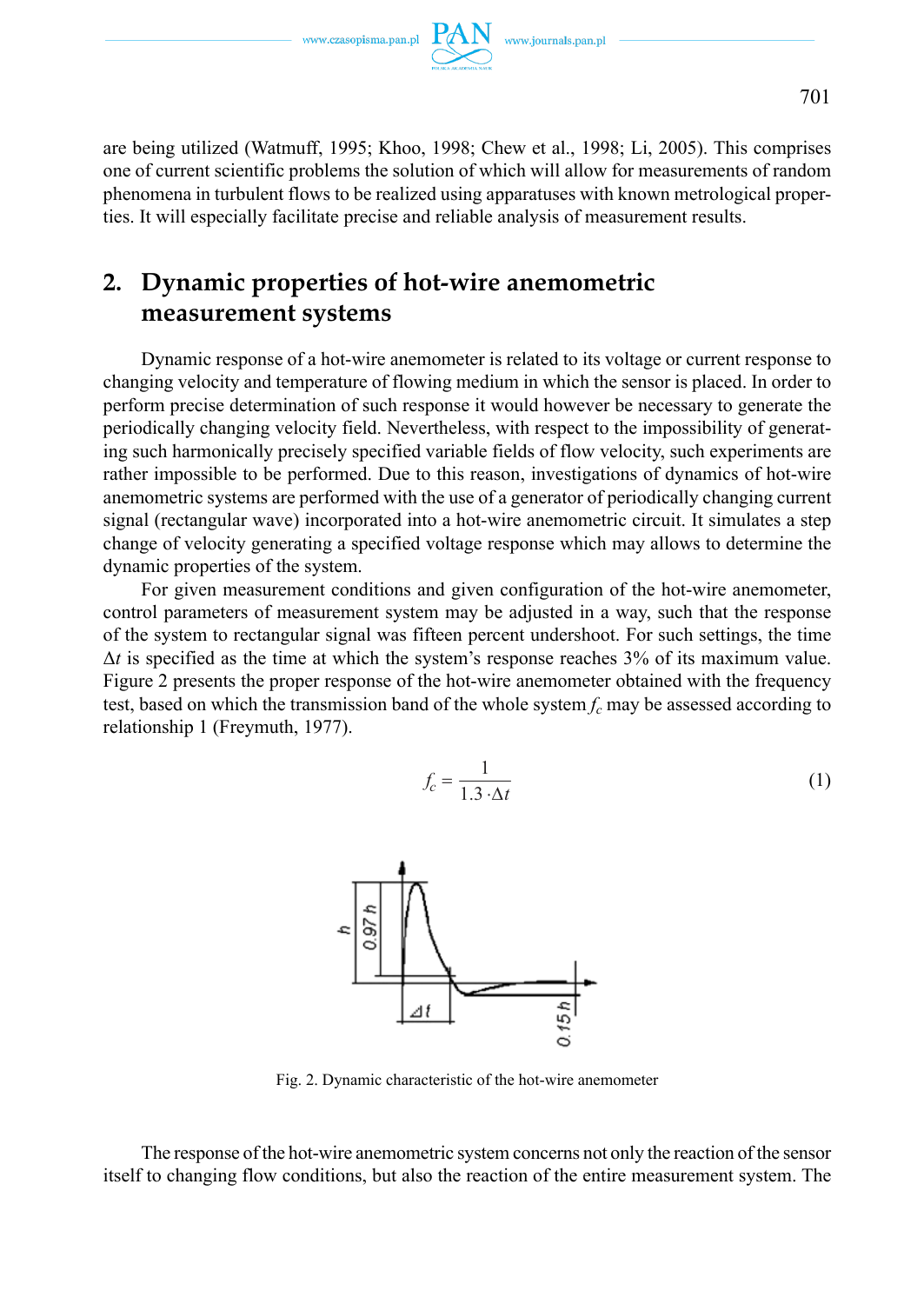

702

system's dynamics is related not only to physical properties of measuring wire (Jamróz, 2008, 2011) and its operational conditions, but also to characteristics of the apparatus itself, such as electronic parameters of measuring channel and the way in which the signals are brought to/from the measurement probe. Therefore it is necessary that the whole signal processing line be subject to dynamic analysis. The dynamics of the whole system depends on its individual elements. Alterations in any of them results in changes of ideal characteristics of dynamic response of the whole measurement system.

Performing measurements by means of hot-wire anemometric apparatus under operational conditions which differ significantly from laboratory ones in which the apparatus was adjusted to ensure its maximum limiting frequency, the system must be capable of adjustment in actual measurement conditions. The hot-wire anemometer capable of automatic self-regulation of its own dynamic properties depending on conditions under which it has to operate would present an optimal solution. In the next section of this study, presented is the simulation study of the effect of external measurement factors on limiting frequency of modelled hot-wire anemometric measurement system developed on the basis of the concept of system allowing for negative effects of external factors on whole system's transmission band to be compensated for.

## **3. A model of hot-wire anemometric measurement system**

A simplified scheme of the hot-wire anemometer with potentiometric adjustment of its dynamic properties is presented in Figure 3 (Ligęza, 2007). Such a system consists of velocity measurement sensor  $R<sub>S</sub>$  incorporated in one of the branches of resistance bridge and an operational amplifier working in the feedback loop. The sensor together with the resistor  $R<sub>I</sub>$  and the potentiometer  $P_2$  comprise a resistance bridge which operates as the resistance comparator system.



Fig. 3. The scheme of hot-wire anemometer with potentiometric adjustment of its dynamic properties

Dynamic properties of the system are adjusted through incorporating two potentiometers between the upper point and the ground point of the resistance bridge. Sliders of these potentiometers are connected to two-terminal RC network, the terminals of which are appropriately connected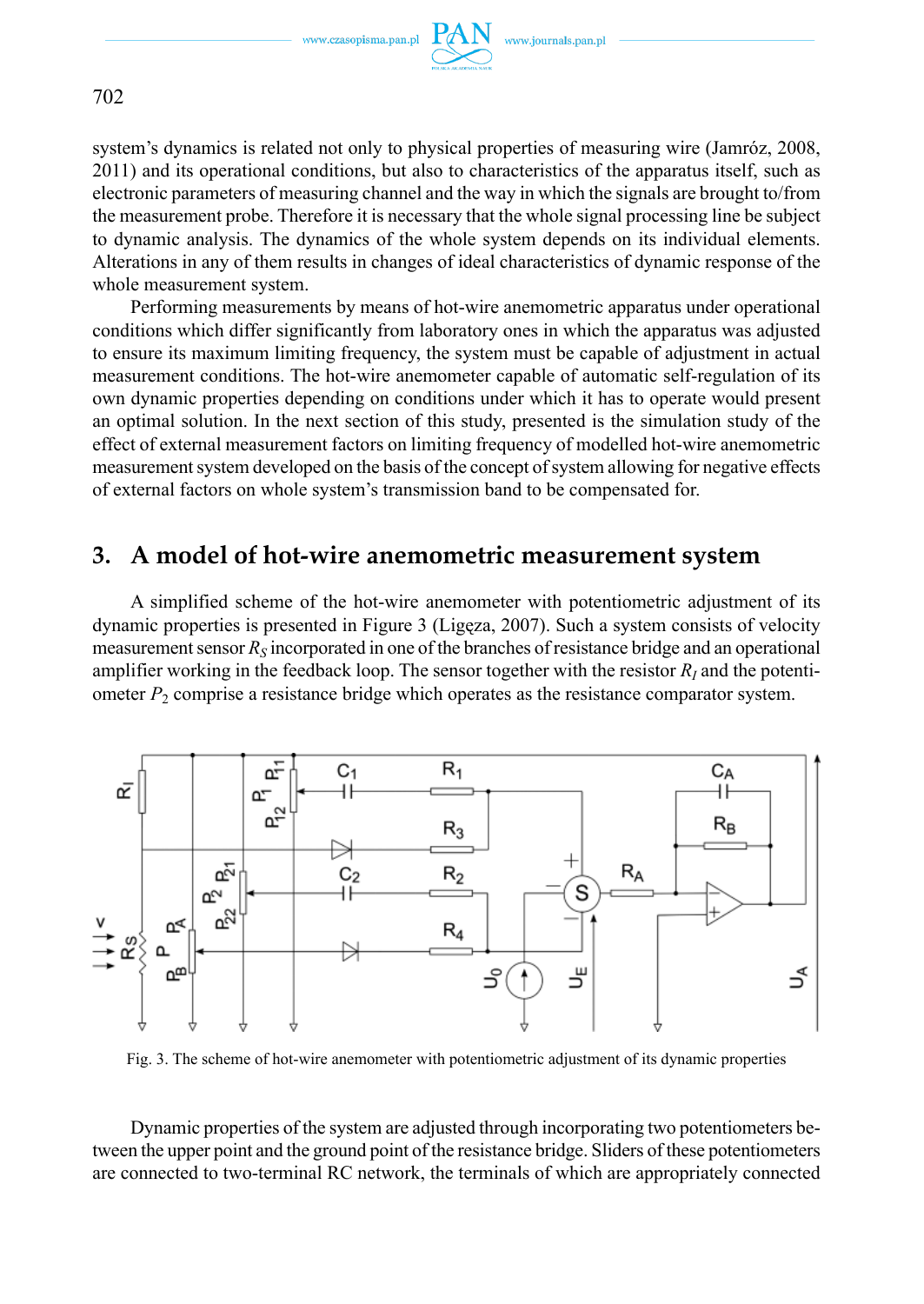703

to inverting and non-inverting input of measuring amplifier. According to the main concept of the system, adjustment by the potentiometer  $P_1$  is to give the possibility to obtain the stable operation of the system following initial optimization of its transmission band. Adjustment by the potentiometer  $P_2$ , on the other hand, should allow for final optimization of transmission band of the whole system to be obtained. Simulated step changes of the velocity are realized by means of adjusting the offset voltage of operational amplifier *U*0. For such a system, mathematical model (2) was developed, based on which the series of simulations aimed to determine the influence of external measurement conditions on system's transmission band can possibly be performed. Moreover, it also allows for the possibility of compensation of these effects to be explored.

$$
\frac{dU_{C1}}{dt} = \frac{U_A \left(\frac{P_{12}}{P_{11} + P_{12}} - \frac{R_S}{R + R_I}\right) - U_{C1}}{C_1 (R_1 + R_3)}
$$
\n
$$
\frac{dU_{C2}}{dt} = \frac{U_A \left(\frac{P_{22}}{P_{21} + P_{22}} - \frac{P_B}{P_A + P_B}\right) - U_{C2}}{C_2 (R_2 + R_4)}
$$
\n
$$
\frac{dU_A}{dt} = -\frac{1}{\tau} (U_A + k_A U_E)
$$
\n
$$
U_E = \frac{U_A \left(\frac{P_{12}}{P_{11} + P_{12}} + \frac{R_1}{R_3} \frac{R}{R + R_I}\right) - U_{C1}}{R_1} - \frac{U_A \left(\frac{P_{22}}{P_{21} + P_{22}} + \frac{R_2}{R_4} \frac{P_B}{P_A + P_B}\right) - U_{C2}}{R_2} + U_0
$$
\n
$$
\frac{dR_S}{dt} = \frac{\frac{U_A^2 R_S}{(R_S + R_I)^2} - (A_S + B_S V^{n_S})(R_S - R_M)}{C_S}
$$
\n
$$
\tau = k_A R_A C_A, k_A = \frac{R_B}{R_A}
$$
\n(11)

In this model, consideration is given to dependences describing the hot-wire anemometric sensor allowing for its dynamics as well, with the sensor being described by an instantaneous value of resistance  $R_S$  and parameters  $A_S$ ,  $B_S$ ,  $n_S$  and  $c_S$  which specify the characteristics of the wire in the function of velocity *V* (Ligęza, 2001). Moreover, state variables related to instantaneous values of variable voltages  $U_1$  and  $U_{C2}$  as well as to controller circuit  $U_A$  were specified.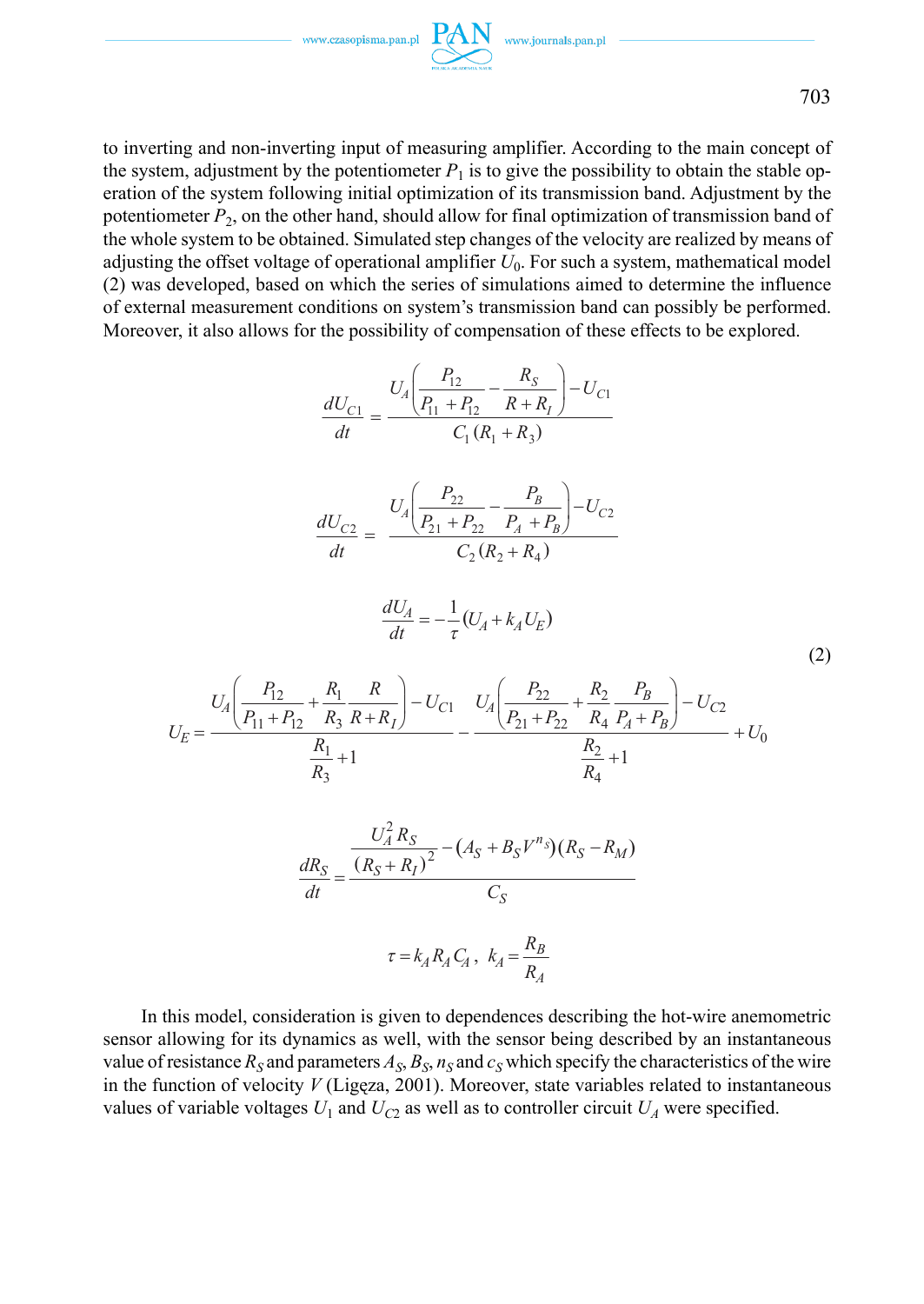# **4. The effect of external factors on limiting frequency of the hot-wire anemometer**

Evaluation of the effect of external factors was performed based on the above presented model of hot-wire anemometer (2). Simulation testing was performed in the Matlab environment utilizing the *ode45* function enabling the calculation of differential equations. In the course of simulation, the dynamic response of measurement system in the form of instantaneous values of voltage across the wire  $U_{RS}$  was determined. The values of parameters used in simulations are presented in Tables 1, 2 and 3.

TABLE 1

| $\mathbf{r}_M$ |               | $\alpha_{\rm S}$ | 71     |           |                |     |
|----------------|---------------|------------------|--------|-----------|----------------|-----|
| 94             | ŦŦ            | 1/K              | 71     | 71<br>V m | A <sub>o</sub> |     |
|                | 2002<br>ر ر ب | 3.33e-3          | $2e-3$ | $0.5e-3$  | $0.5e-6$       | ∪.∪ |

Parameters of measurement probe containing the 3-um wire

TABLE 2

Parameters of measurement probe containing the 5-um wire

| $\mathbf{u}_M$ | М   | $\alpha_S$ | Æ.       | Dσ                             |             |     |
|----------------|-----|------------|----------|--------------------------------|-------------|-----|
| 77             |     | 1/K        | . .<br>л | . .<br>$\pi$<br>V <sub>m</sub> | $A^{\sim}S$ | -   |
|                | 293 | 3.33e-3    | $4e-3$   | $2e-3$                         | $4e-6$      | U.J |

TABLE 3

Exemplary parameters of operational amplifier

| RA  |         | KА                       |
|-----|---------|--------------------------|
| . . |         | $\overline{\phantom{0}}$ |
| 'e6 | $15e-3$ | l e6                     |

TABLE 4

Values of coefficients of the model of hot-wire anemometer

| $\mathbf{v}$ |      |      | ∸    |                | ◡<br>∸             | $\overline{11}$ | $\overline{1}$<br>∸ | $\mathbf{u}$ | $\mathbf{u}$ |
|--------------|------|------|------|----------------|--------------------|-----------------|---------------------|--------------|--------------|
| ΔZ           | ΔZ   | 34   | ΔZ   | nF             | $\mathbf{r}$<br>pŀ | 54              | ΔZ                  | 54           | 24           |
| 10           | 10e3 | 10e3 | 10e3 | $\overline{a}$ | 350                | 1e <sub>3</sub> | 100                 | 100          | 100          |

## **4.1. The effect of average flow velocity on dynamic response of the hot-wire anemometer**

Literature dealing with the dynamic analysis of hot-wire anemometric systems seems to point to strong dependence of limiting frequency of such systems on flow velocity. This dependence is attributable to changes of the intensity of heat exchange between the measuring wire

704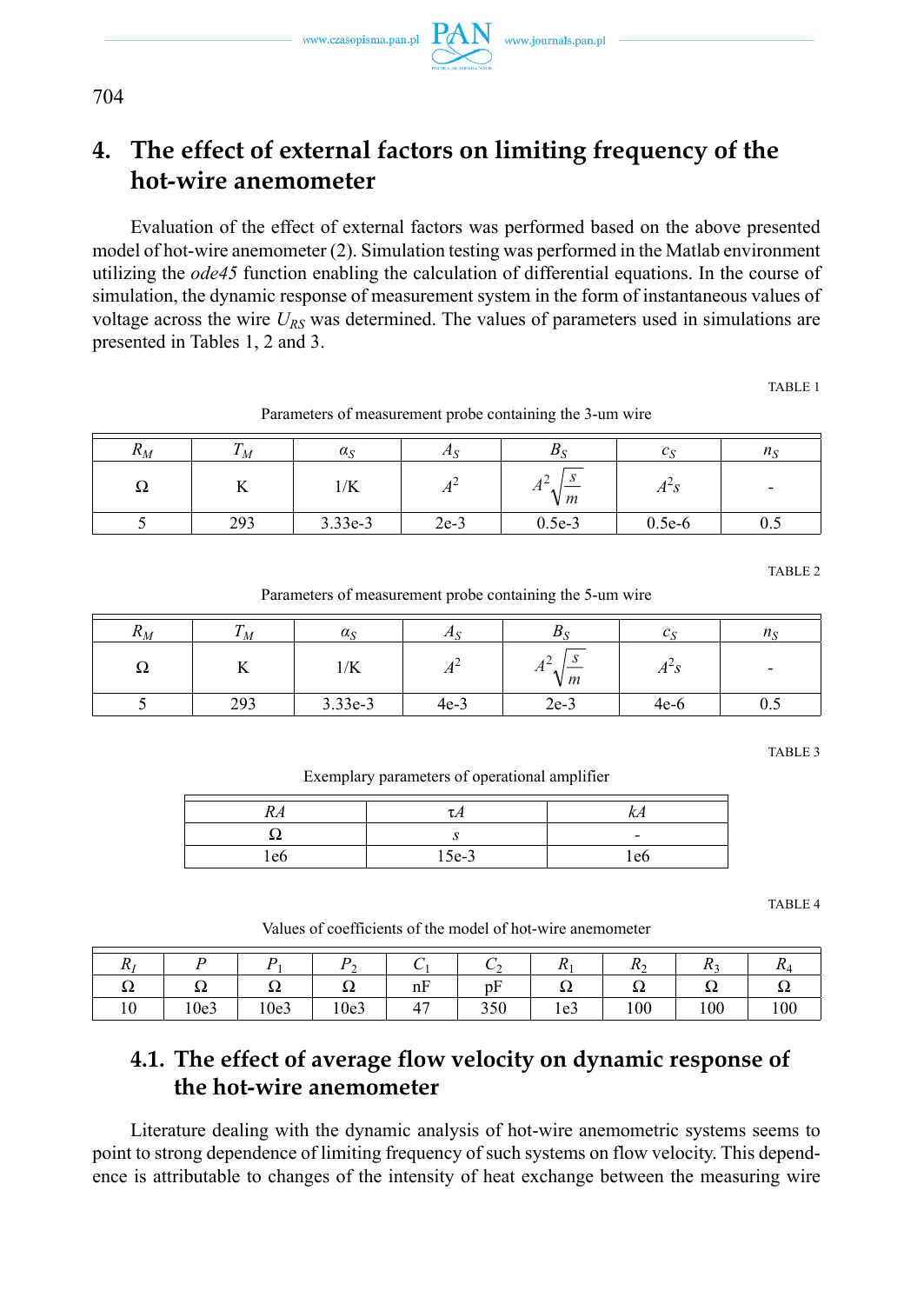

and flowing medium. These changes influence also the nature of the dynamic response of the measurement systems itself.

In order to emphasize the magnitude of the effect of flow velocity on limiting frequency of the system, a simulation in which the dynamic response of hot-wire anemometer was optimized for minimum velocity of 0.5 m/s was performed. As a result, the characteristic consistent with the one presented in Figure 2 was obtained. A model of sensor incorporating the measuring wire of 3 µm diameter was used in such simulation. Subsequently, increasing the flow velocity, changes in dynamic response of hot-wire anemometric measurement system were monitored. Results of the simulation are presented in Figure 4.



Fig. 4. The effect of average flow velocity on dynamic response of the hot-wire anemometer

Together with increasing velocity, the characteristics of dynamic response changes. The undershoot level increases and subsequent maxima occur in the signal of response, which adopts the nature of oscillatory response, leading to unstable operation of the whole measurement system.

By default, the procedure of optimization of the dynamic response of hot-wire anemometer is carried out at high velocities. Thanks to this, it is possible to avoid the risk of obtaining the unstable oscillatory operation of measurement system when measurements at lower values of velocity are performed. Figure 5 shows the results of simulation, in which the response of the system optimized with respect to time was obtained for simulated flow velocity of 35 m/s. In this case, the limiting frequency of the system was determined to be equal to 79.76 kHz. In subsequent steps of the simulation, the velocity was gradually reduced to value as low as 0.5 m/s.

As the velocity changes, the deformation of previously obtained ideally shaped characteristic of dynamic response of the system occurs, which is associated with deterioration of dynamic properties of the whole measurement system. In the case of the velocity of 15 m/s, the transmission band is maintained at the level of 62.93 kHz, nevertheless, in the case of the velocity of 0.5 m/s, this value decreases down to 43.75 kHz.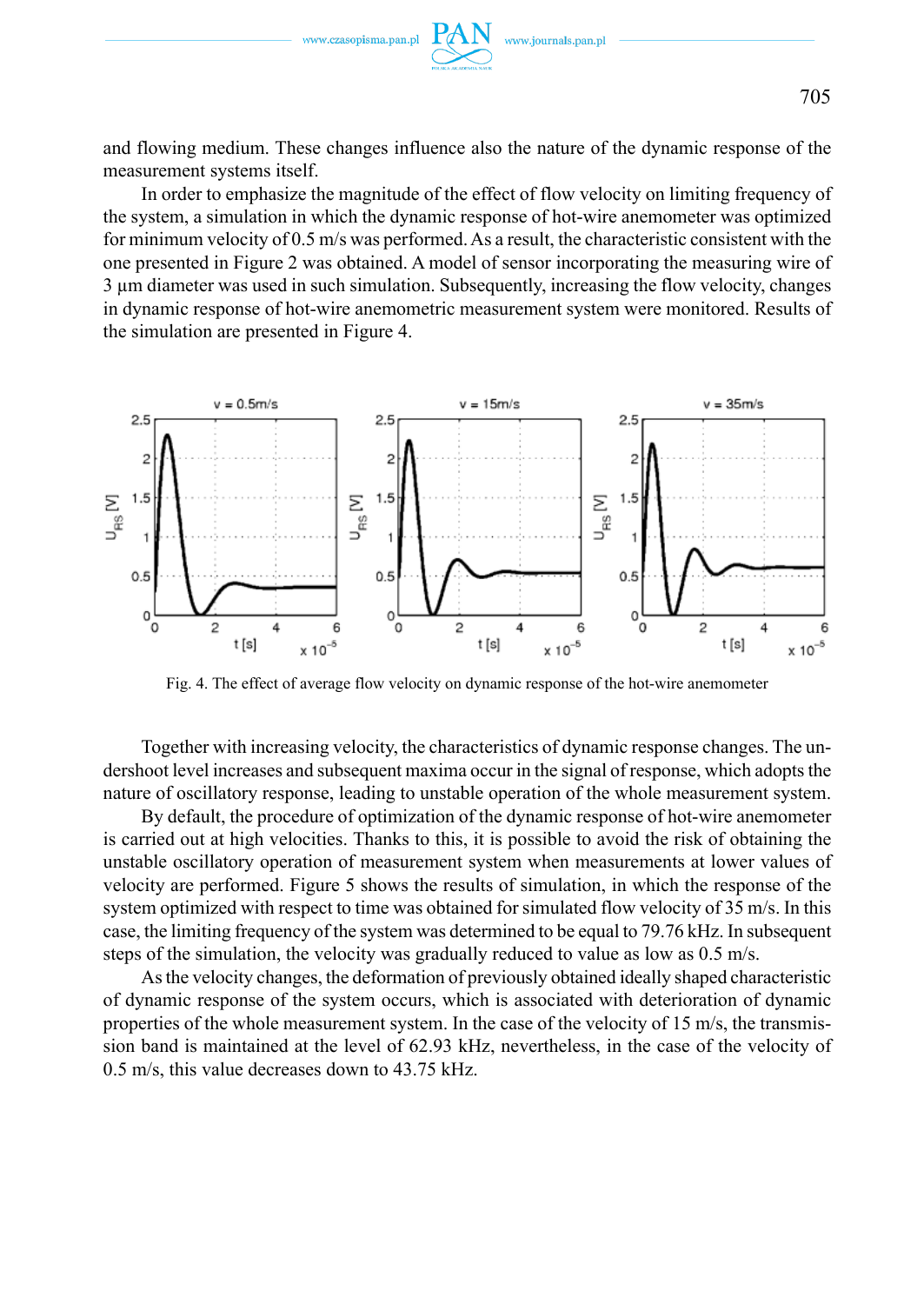

www.journals.pan.pl

www.czasopisma.pan.p

Fig. 5. The effect of average flow velocity on dynamic response of the hot-wire anemometer

## **4.2. The probe type and the dynamics of the hot-wire anemometer**

While performing the measurements under conditions prevailing in mines, there is a high risk of damaging the hot-wire anemometric measurement probe in case of which it might become necessary to replace the sensor with another one. Each probe is characterized by its own individual parameters, such as the wire thickness or resistance. Simulative determination of the effect of changing the probe type on dynamics of the hot-wire anemometric measurement system was performed using the coefficients describing the models of 3-µm and 5-µm probes, presented in Tables 1 and 2, respectively. In the first phase, adjustment of the system was performed in a way which ensured the fastest possible time-response of the hot-wire anemometer equipped with the probe incorporating the 3-µm wire. Subsequently, the dynamic response of the system in which the 3-µm probe was replaced by a 5-µm one was recorded. Investigations were carried out at simulated flow velocity of 20 m/s. Results of the simulation are presented in Figure 6.

On the basis of results of simulation, it is possible to conclude, that the change of the probe type results in characteristics of dynamic response of the system to be deformed considerably, such



Fig. 6. The probe type and dynamic response of the hot wire anemometer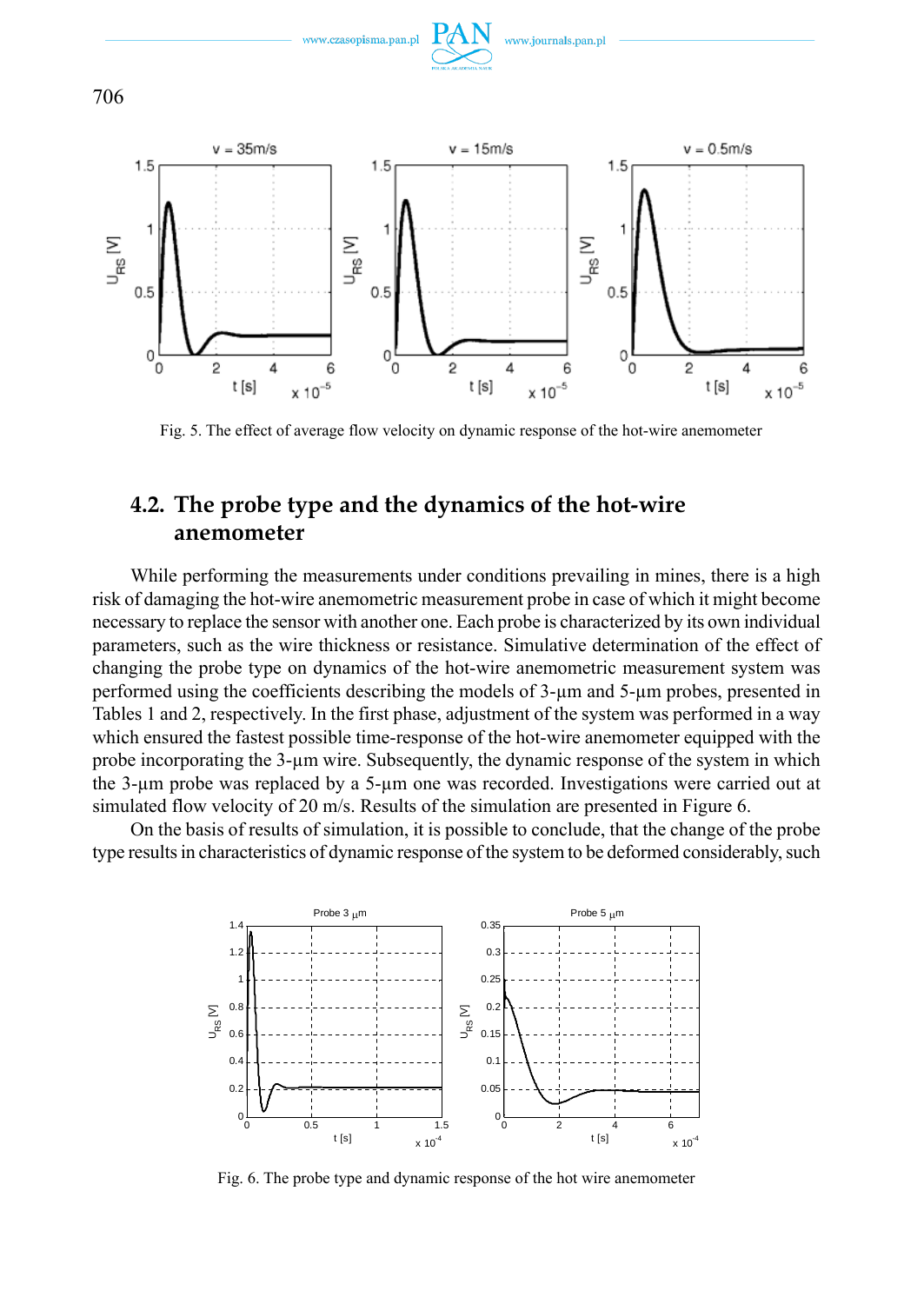

that they do not allow determining the system's dynamic properties. Conducting measurements of rapidly changing high-frequency phenomena utilizing the system with such characteristic of frequency response does not allow for accurate analysis of measurement results to be performed. In such a case, it is necessary to readjust the system in order to obtain optimal time characteristics of dynamic response of the measurement system.

In successive simulation an evaluation of the effect that replacement of measurement probe with the other one of the very same type might potentially have on dynamics of the measurement system was performed. Hot-wire anemometric probes of the same type may differ from each other in values of their resistance. It is caused by the process of their production. An initially optimized dynamic response of the system equipped with the wire of 3 µm in diameter and resistance of 5 Ω for  $T_M$  = 293 K was analyzed in the simulation. In subsequent phases of investigations, the system's response given the changing resistance of the sensor was recorded. Results of the simulation are presented in Figure 7.

Results of conducted simulation point to significant effect of measurement sensor's resistance on obtained transmission band of the whole measurement system. Increase in resistance by 0.3  $\Omega$ above the initial value in the same temperature results in observable changes in characteristics of



Fig. 7. The sensor's resistance and dynamic response of the hot wire anemometer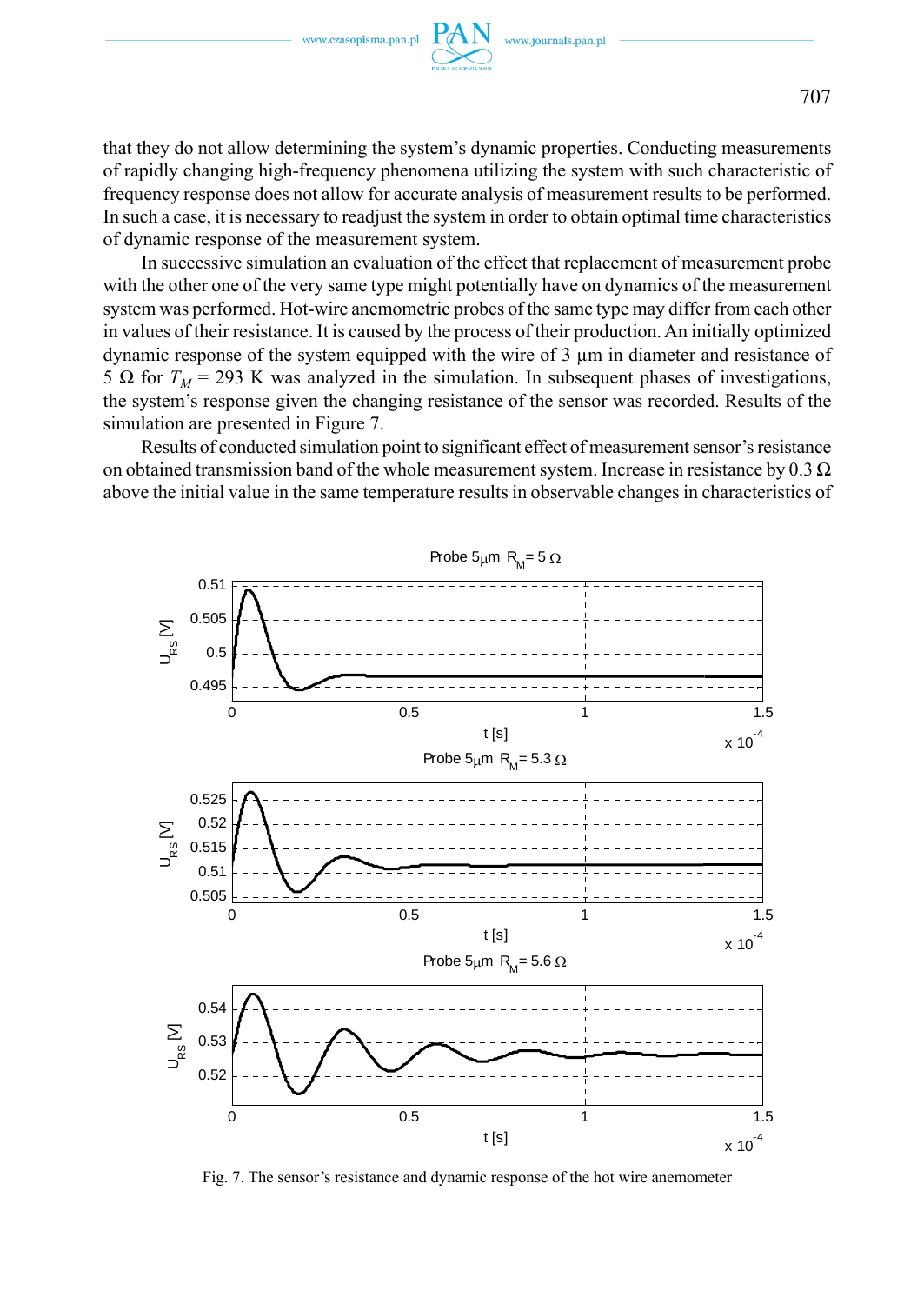

dynamic response of the measurement system. These changes require fine adjustment of system's response to obtain optimal characteristics. Higher values of resistance lead to unstable operation of the whole system, which may end up in burn-through of the measurement sensor.

## **5. Adjustment of dynamic properties**

In the series of simulations conducted in order to explore the effects of external measurement factors on transmission band of the hot-wire anemometric measurement systems, their considerable effect on shaping of dynamic properties of measurement apparatus was demonstrated. Measurements under conditions prevailing in mines with the use of hot-wire anemometers require compensation methods allowing for negative effects of various factors not only on static characteristics of such devices but also on their dynamic characteristics, to be eliminated. Such compensation is provided by the system presented in Figure 2. In this system, the adjustment takes place by adopting appropriate settings of  $P_1$  and  $P_2$  potentiometers such that they would ensure that fifteen per cent undershoot in dynamic response of the system is obtained – Figure 2.

 The value of resistance of adjusting potentiometers, for which the system under investigation is characterized by stable yet slow dynamic response, has already been determined on the basis of results of performed model testing (Jamróz et al., 2010). Such response is being recorded for the lowest value of resistance  $P_1$  and maximum value of resistance  $P_2$ . These values were used as starting points for adjustment algorithms.

During simulation it was shown, that a series of pairs of settings of potentiometers  $P_{11}$  and  $P_{21}$  exists, for which the dynamic response of the system is consistent with optimum characteristics presented in Figure 2. Results of exemplary simulation illustrating the number of such pairs are presented in Figure 8, in which the black colour designates the areas in which the dynamic



Fig. 8. Area of adjustment for flow velocities of 1 and 35 m/s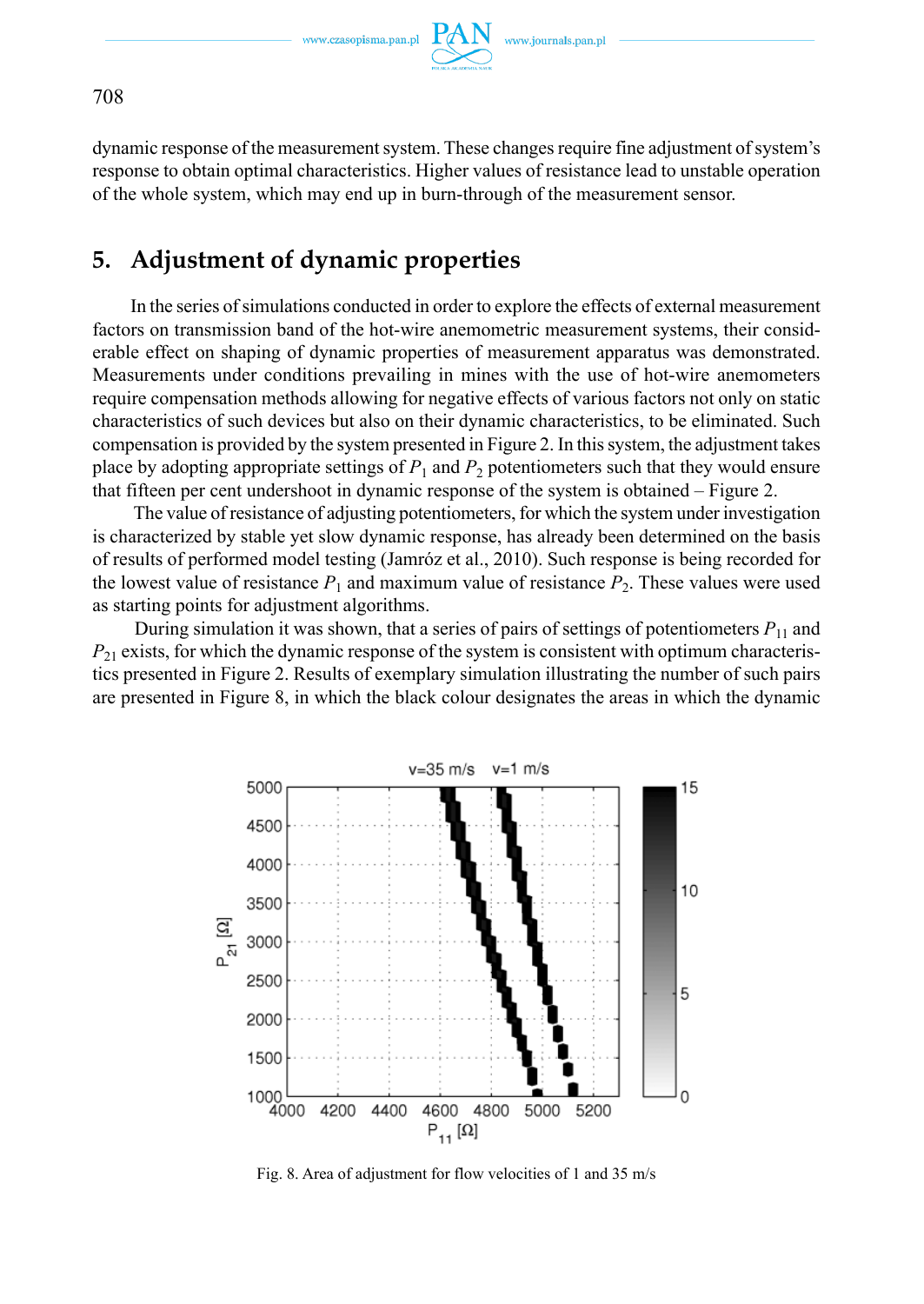response of the system is in line with the optimum characteristics. Simulations were carried out using the model of the 3-um probe and for the velocity of 1 and 35 m/s.

Areas of adjustment which ensure the obtainment of optimum characteristics of dynamic response of the system change depending on changes of actual values of external measurement factors as well as on electronic configuration of the measurement system itself.

In the next part of the study the value of limiting frequency for the above mentioned simulation conditions was determined. Obtained results are presented in Figure 9.



Fig. 9. Limiting frequency of the system for flow velocities of 1 and 35 m/s

Performed simulation indicate, that the highest values of limiting frequency are obtained for those pairs of resistance of adjusting potentiometers in the case of which the values of resistances *P*<sub>11</sub> and *P*<sub>21</sub> are the highest and the lowest possible, respectively. These are the limiting values of resistance the exceeding of which results in unstable operation of the whole apparatus.

# **6. The algorithm of automatic optimization of transmission band**

Employment of digitally adjusted potentiometers allows for algorithm of automatic optimization to be performed. Development of algorithm of automatic adjustment is based on movements along the adjustment characteristic within areas, in which the obtained dynamic response of analyzed object is characterized by properties typical for model response of a hot-wire anemometric measurement system. The process of adjustment takes place until the optimum transmission band of measurement system is obtained. Such an algorithm allows for the widest possible transmission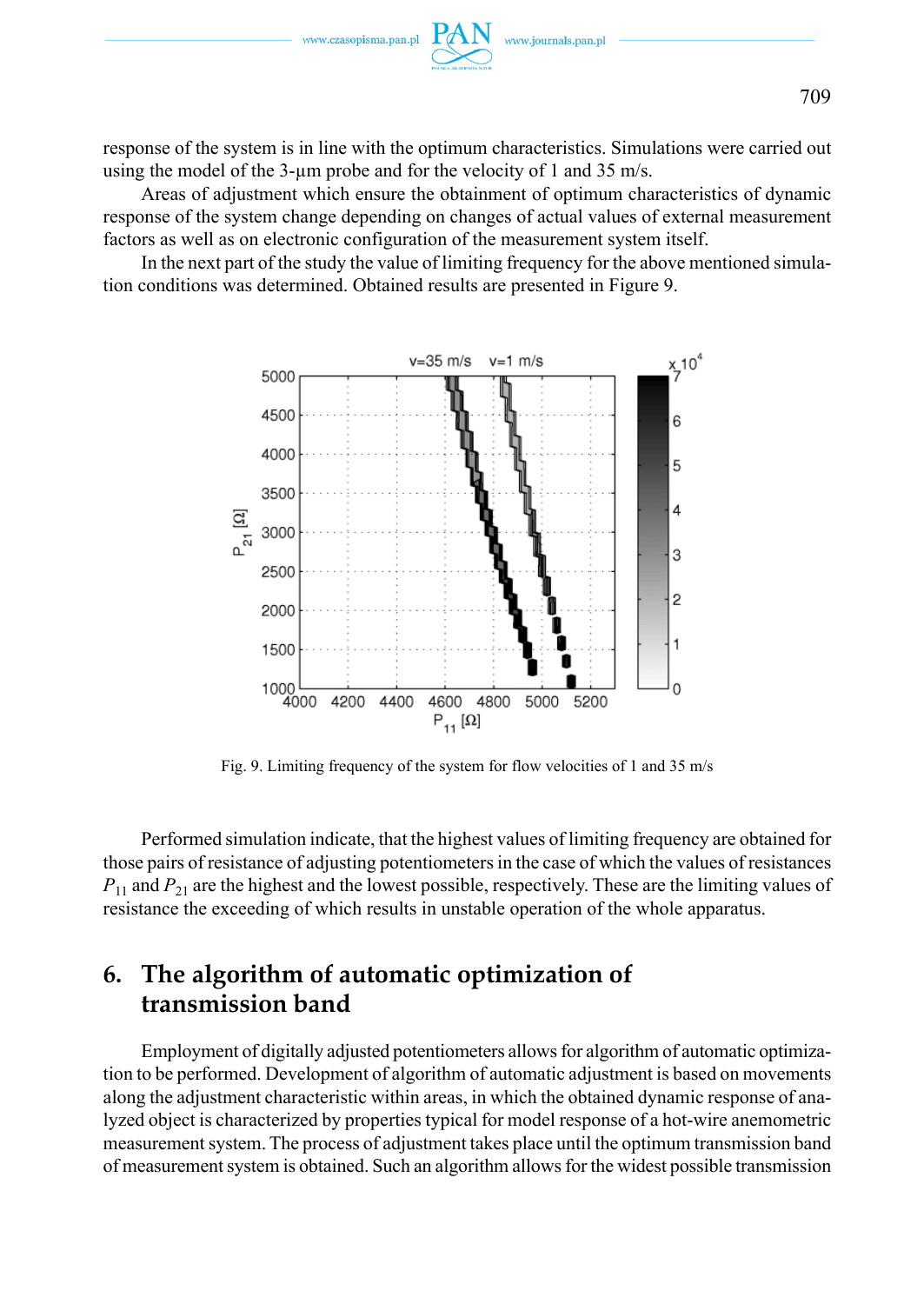

band to be obtained, nevertheless, in order to acquire the desirable effect, prolonged realization of such control process is required. Reduction of time of realization may be achieved by dividing the adjustment process into initial and final optimization steps.

## **6.1. Initial optimization**

The first phase of transmission band optimization is based on adjustment realized in several iterations, allowing for initially optimized transmission band of measurement system to be obtained in relatively short time. The principle of this method is presented in the form of an example of simulation performed for 3-µm sensor placed in the flow the velocity of which is equal to 1 m/s.

The algorithm of initial optimization was developed on the basis of observation of the process of adjustment of the model and actual measurement system. It is based on adjustment starting from settings which guarantee stable yet slow dynamic response of the system (minimum and maximum values of  $P_{11}$  and  $P_{21}$  resistances, respectively) – see Figure 10.



Fig. 10. Dynamic response of the model of hot-wire anemometer in the case of starting settings of adjusting potentiometers

In the first phase of optimization, the value of resistance  $P_{11}$  is reduced to the level which allows for dynamic response of the measurement system characterized by occurrence of successive periods of over-regulation (with three local maximums) to be obtained – see Figure 11. During observations of the process of adjustment of model and actual measurement systems performed for different configurations and under various measurement conditions we noticed, that obtainment of such characteristic, with the starting value of resistance  $P_{21}$  maintained at fixed level at the same time, allows in the next step of adjustment process for the dynamic response of the system to be brought to a form consistent with the one showed in Figure 2.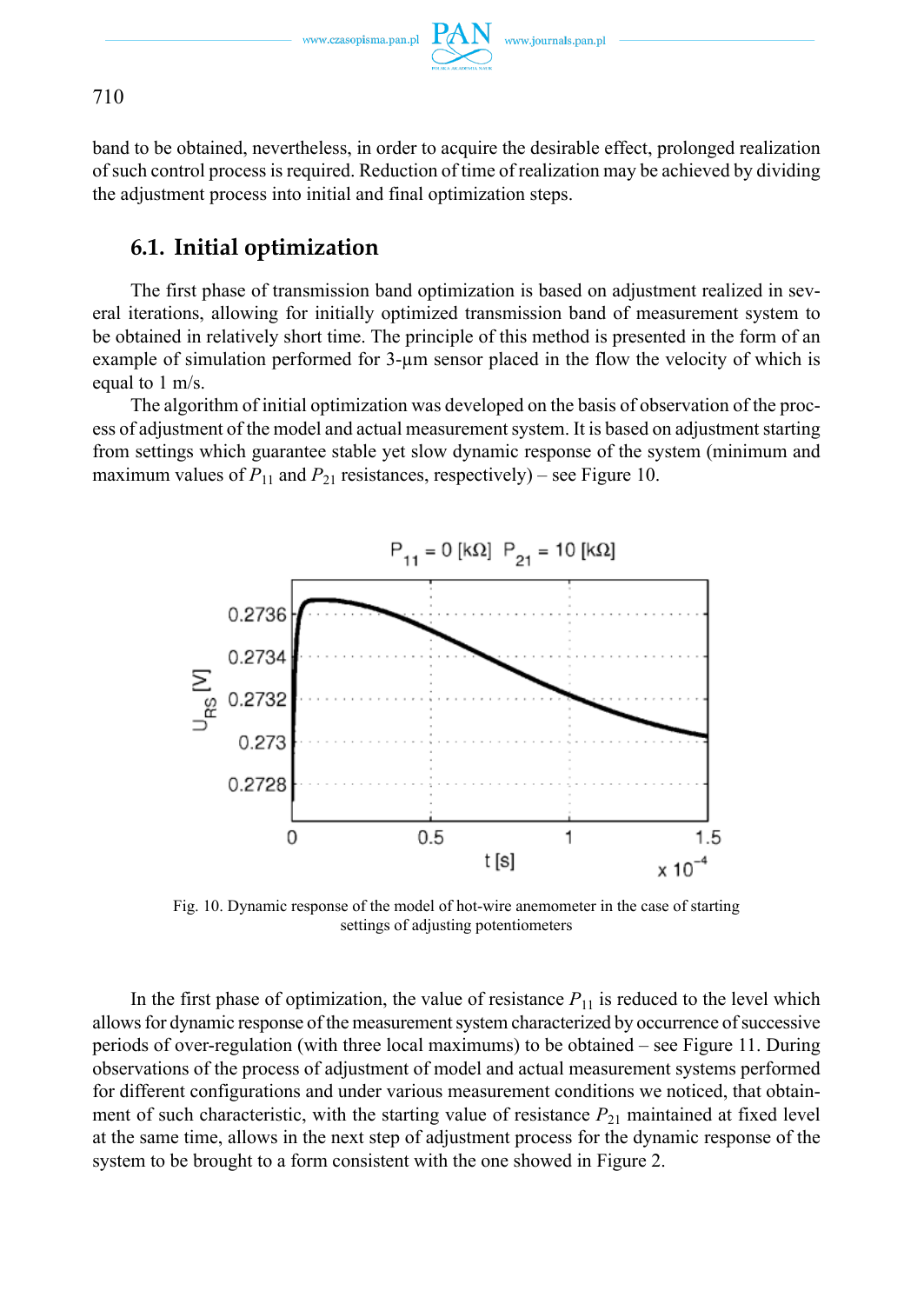

Fig. 11. Dynamic response of the model of hot-wire anemometer after the first phase of the algorithm of initial optimization of transmission band

The final step of the adjustment procedure consists in the reduction of the value of resistance  $P_{21}$  to the level, in which the obtained characteristic of dynamic response of the system is as close to the model characteristic as possible. In the analyzed example, employment of automatic algorithm of initial optimization of transmission band allowed for obtainment of dynamic response



Fig. 12. Dynamic response of the model of hot-wire anemometer following the initial optimization of transmission band

711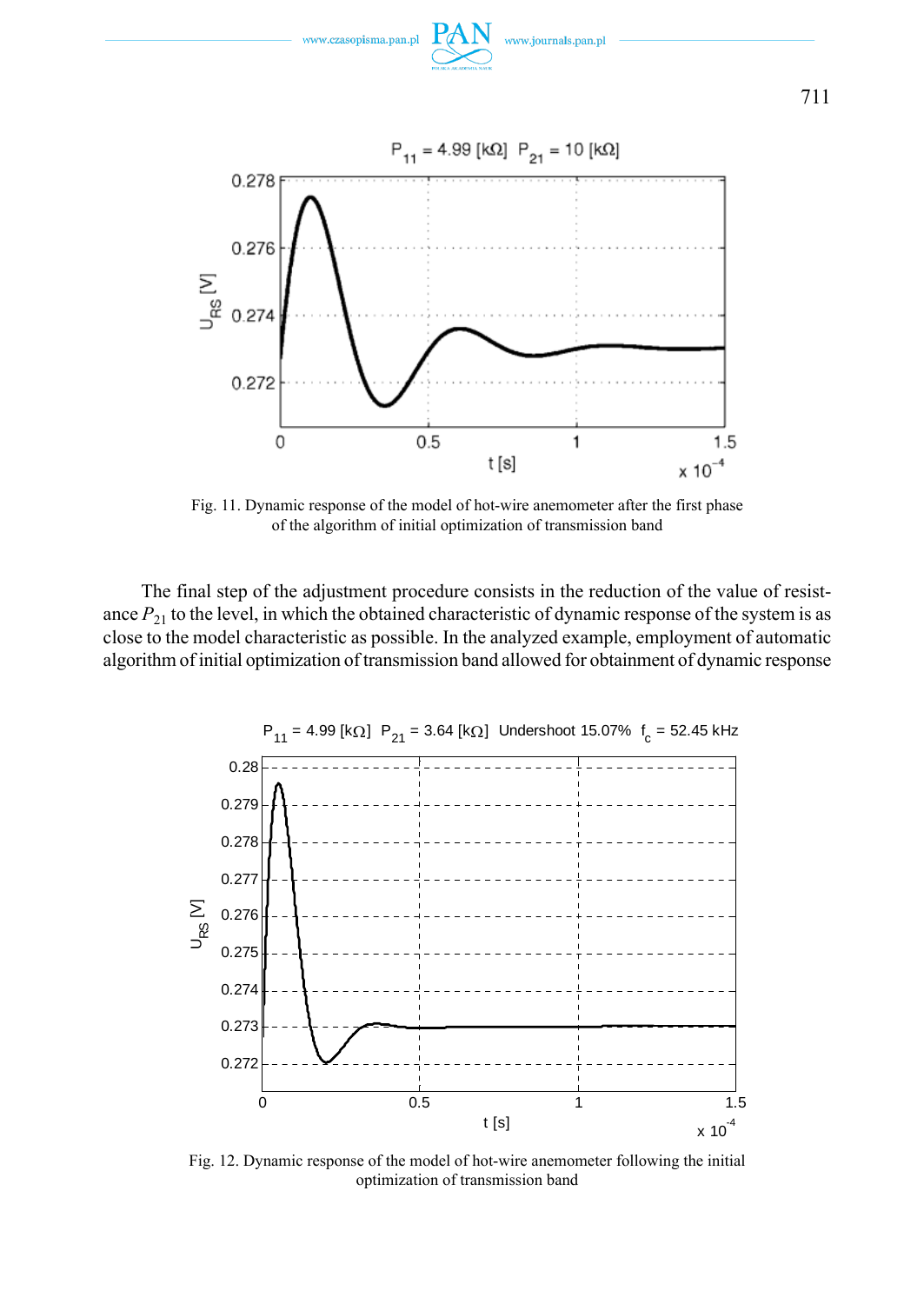

of the system with limiting frequency equal to 52.45 kHz. Although the obtained transmission band is not optimal for sensors incorporating 3-µm wires, it may still be considered sufficient for the majority of measurement situations.

Presented adjustment procedure provides fast optimization of the system with respect to its dynamic properties. Manual optimization process however shows that even wider transmission band can possibly be obtained. It requires an additional adjustment of the system.

### **6.2. Final optimization**

Main assumption underlying the procedure of final optimization is to obtain the widest transmission band possible for different configurations of the system and under various measurement conditions. Optimization algorithm starts with the values of resistances  $P_{11}$  and  $P_{21}$  obtained as a result of the process of initial optimization. In the first step of final optimization, the resistance  $P_{11}$  becomes increased by a preset value  $\Delta p_1$ . Subsequently, on the basis of performed measurement of dynamic response of the system, the value of over-regulation is checked. If the value is below 14.8%, the value  $\Delta p_2$  is reduced by a half and the resistance  $P_{21}$  becomes increased by a new value of  $\Delta p_2$ . If obtained value of undershoot exceeds 15.2%, the resistance  $P_{21}$  becomes reduced by the value of  $\Delta p_2$ . Following each such change of the value of resistance, a measurement of dynamic response of the system is performed. The process of such adjustment takes place until the response with undershoot falling within the range of  $14.8 \div 15.2\%$  is obtained.

Acquirement of optimum transmission band is connected with the achievement of ideal characteristics of dynamic response showing only one maximum. Appearance of additional maximum signifies that the signal is over-regulated, therefore the level of this additional maximum in relation to the level of the steady signal may be considered as a criterion of final adjustment. If this criterion is fulfilled, the value of the resistance  $P_1$  is increased by  $\Delta p_1$  and the variable  $\Delta p_2$  is assigned its initial value. The algorithm of the final optimization ends, if it becomes impossible for subsequent value of  $P_{11}$  increased by the step  $\Delta p_1$  to find a matching value of the resistance  $P_{21}$  which would ensure the decrease of the magnitude of the additional maximum below the preset limit. It is a criterion, for which the obtained course of dynamic response of the hot-wire anemometer is considered optimal.

### **6.3. Evaluation of algorithm efficacy**

For algorithms described above the simulation studies allowing for evaluation of their efficacy in the case of adjustment in flows of different velocities were performed. Results for the 3-µm sensor are presented in Figure 13. As a result of initial optimization procedure, the limiting frequencies ranging from 52.45 kHz for velocity of 1 m/s to 82.83 kHz for 35 m/s were obtained. Conducting the procedure of final optimization of the transmission band leads to a significant improvement of obtained dynamics of the system, especially in the case of low flow velocities. In the case of flow velocity of 1 m/s, the limiting frequency of the system was increased by 13.99 kHz. In the case of higher velocities, achieved increase in limiting frequency was smaller. The value of limiting frequency for velocity of 35 m/s was increased by only 4.02 kHz.

Analogous simulation study was performed also for a measurement sensor incorporating the wire of 5  $\mu$ m in diameter, for which the limiting frequency was determined in a wide range of flow velocities. Alike the case of wire of  $3 \mu m$  in diameter, the highest efficacy of the algorithm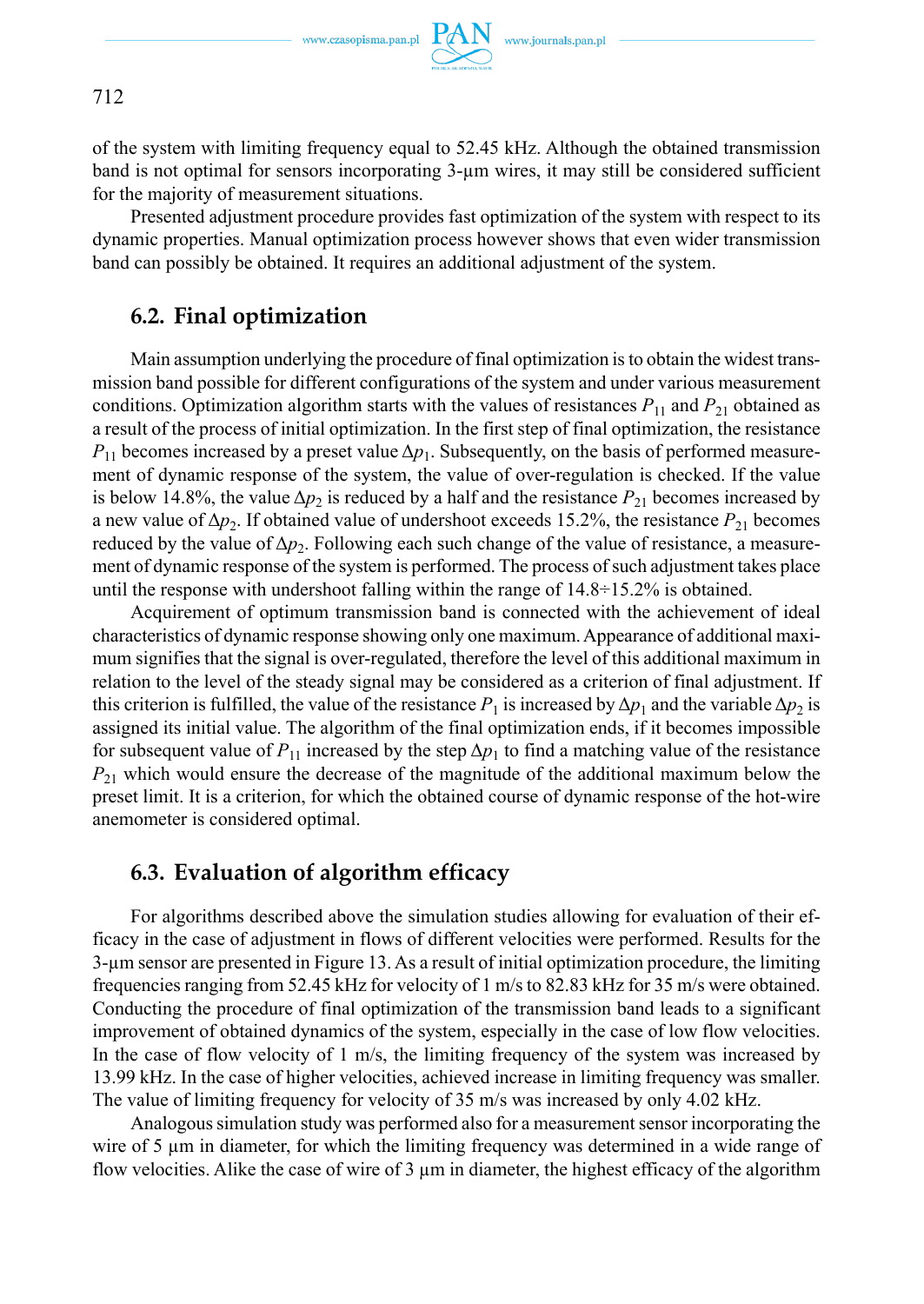

vww.journals.pan.pl

Fig. 13. Results of the initial and final optimization of the transmission band  $-3$ -µm probe



Fig. 14. Results of the initial and final optimization of the transmission band – 5-µm probe

of final optimization of transmission band was revealed for the velocity of 10 m/s. In the case of low velocities, employment of the second phase of adjustment resulted in the limiting frequency of the system being increases by 20.75 kHz at most.